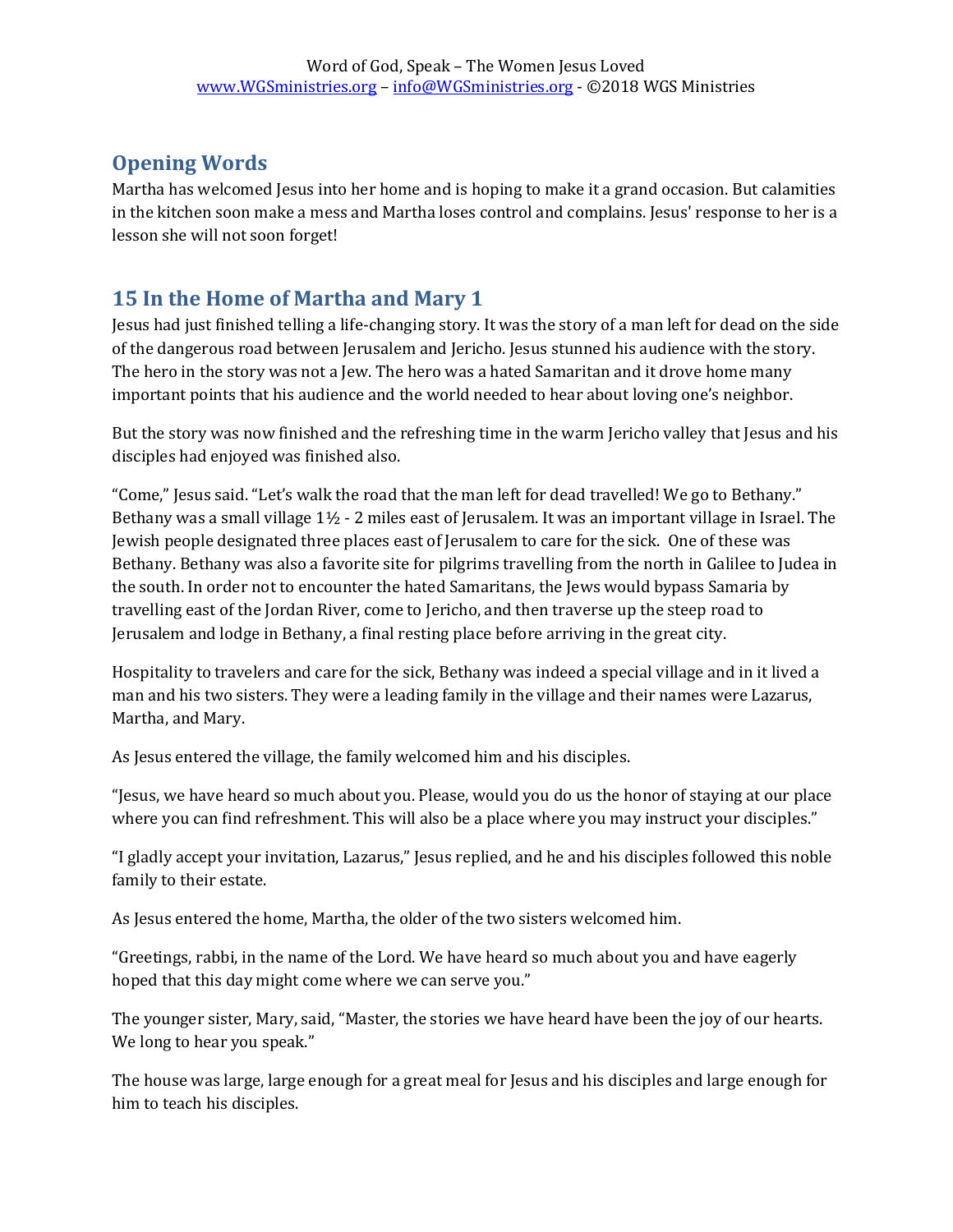### Word of God, Speak – The Women Jesus Loved [www.WGSministries.org](http://www.wgsministries.org/) – [info@WGSministries.org](mailto:info@WGSministries.org) - ©2018 WGS Ministries

Hospitality in the ancient world, and in many parts of our world today, was a blessed gift to travelers. Among the Jewish people its virtue was extolled. A faithful Jewish household would eagerly look forward to entertaining people. In Jerusalem, no man was to count his house as his own, and this attitude spilled over to the surrounding villages such as Bethany. During the feasts when the population of Jerusalem would swell, there was room for all. Owners of homes would hang curtains at their front door to show travelers that room was available. And many would stay in Bethany during the feasts as well.

"Let your house be wide open, and let the poor be the children of your house," was one saying among the people. Some said there should be four doors to every house to welcome guests from every direction.

The rabbis, the teachers of the people had many things to say about the importance of hospitality. Some said that hospitality involved as great a merit as attendance at an academy of learning in Jerusalem. Some said that to entertain a wise man and to send him away with presents was as meritorious as the daily sacrifices in the temple.

One rabbi read Psalm 109:31 – "God shall stand at the right hand of the poor," and commented, "Whenever a poor man stands at your door, the Holy One, blessed be his name, stands at his right hand. Give him alms, knowing that you shall receive a reward from him who stands at his right hand."

The rabbis taught that when giving hospitality, they were imitating God who clothed the naked (for he clothed Adam and Eve). God also visited the sick (for he visited Abraham in the heat of the day). God comforted the mourners (for he blessed Isaac after his father Abraham's death), and God buried the dead (for he took care of the body of Moses when he died on Mt. Nebo). Thus, to be hospitable was to imitate God Himself.

As Jesus and his disciples entered the home, the customary greetings were given. Kisses were exchanged, feet and hands washed, and oil given for anointing. Jesus and his disciples went to an area of the house where they could rest and talk about Scripture. Martha and the servants, and she thought her sister Mary, went to another part of the house to prepare a meal for everyone.

Jesus sat with his disciples and the lessons about God's kingdom began for everyone.

"How my heart is filled with joy!" Martha thought. "I have so longed for Jesus to be in my home! I have heard so much about him! His miracles of healing, his teaching on the Scriptures, and especially his care for the poor and women. And now he is here! This is, indeed, a day I will never forget! I will make special effort to show our esteem for this great man. I will make Jesus and his disciples my best meal. This will be a day they will not soon forget!"

As Jesus began teaching in the common area where the men were, Martha listened for a moment. How wonderful his words were! But then, she thought, "I really need to get this meal going." She went to the cooking area and began to work. She organized her servants into groups with specific assignments. Some were sent to the village to buy the necessary items for the meal. Others made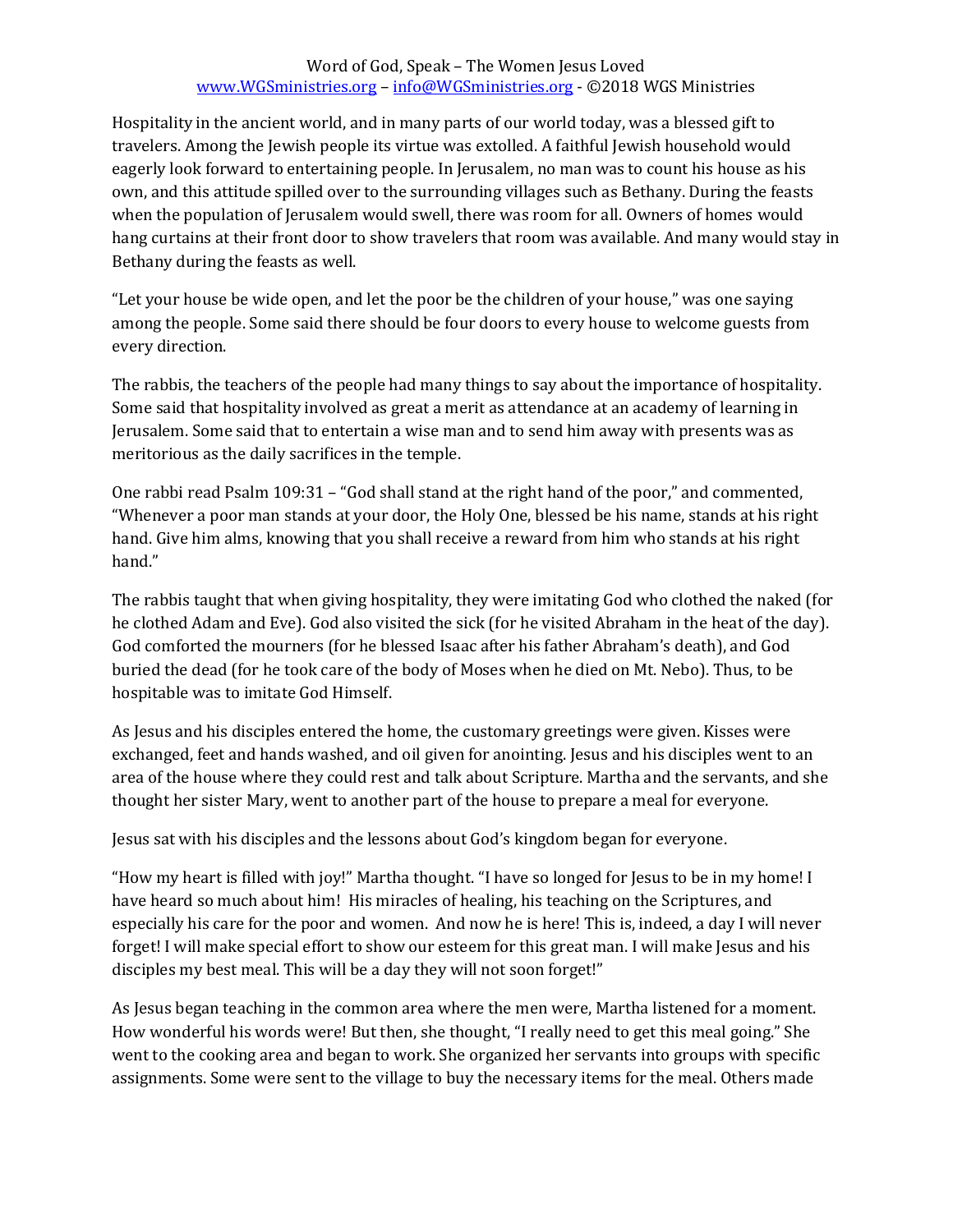### Word of God, Speak – The Women Jesus Loved [www.WGSministries.org](http://www.wgsministries.org/) – [info@WGSministries.org](mailto:info@WGSministries.org) - ©2018 WGS Ministries

sure Jesus and his disciples had the greatest of care and were comfortable. Still others got the cooking fires ready and began to prepare the many dishes they would serve.

Everything was in motion under Martha's expert supervision. She looked on with satisfaction. She knew that her reputation as an honorable woman was dependent upon her ability to manage her household. How she wanted to do the best job possible. But then, a servant came to her, interrupting her thoughts and said, "I'm sorry ma'am, the market did not have everything we needed. That special spice to make the meal taste just right was not there." Martha's brow furrowed, and she said, "How odd! The market has never been out of it before. And of all days! But, we'll just have to find a substitute for it although, I fear it may not taste as good as I had hoped."

A few minutes later, another servant came to her and said, "Ma'am, I have just returned from the market and the vegetables were not as fresh as we have come to expect. The pickings were not that good today. Shall I use the vegetables that we have been storing? They are a few days old but should be alright."

Martha could not believe this report. How could these two things go wrong on this day? But before she could answer the servant's question, another servant approached and said,

"Ma'am I am so sorry but that special serving tray that is your favorite, I have just broken it. It slipped out of my hands and crashed on the hard, stone floor and it is now shattered.

Just at that moment she heard yelling from the cooking area. Martha ran to the area just in time to hear one servant say to another "You have made the flames too high. Look, the meat is scorched. And look at these pieces. These are burned, and most are inedible." Martha was horrified by what she heard and saw.

"Why are these things going wrong on this day above all days when Jesus is in my house!" Frustration mounted. She began to feel sorry for herself. "Why is this happening to me?" Then she looked around and realized someone was missing – Mary her sister was not there. Where was Mary?

Martha went into the courtyard and called out, "Mary, Mary, where are you?" But Mary was not there. Then she asked one of the servants, "Did Mary go with you into the village?" and the servant replied, "No, she has not been with me." Then, with some concern Martha asked several other servants and finally one of them sheepishly said, "I know where Mary is. She is with the men. She is sitting at Jesus' feet listening to him teach."

"Sitting at Jesus' feet? Sitting in the room with the men? This is inappropriate. Mary's place is by my side helping me to get everything ready for the men. No wonder things are going wrong. If Mary had been where she was supposed to be, there would not be this chaos."

Martha walked toward the room where the men were seated. As she approached she could hear their voices and then she heard Mary's voice asking Jesus a question about the kingdom of God. Martha could not believe it. She came to the doorway of the room, and there was Mary sitting at Jesus' feet.